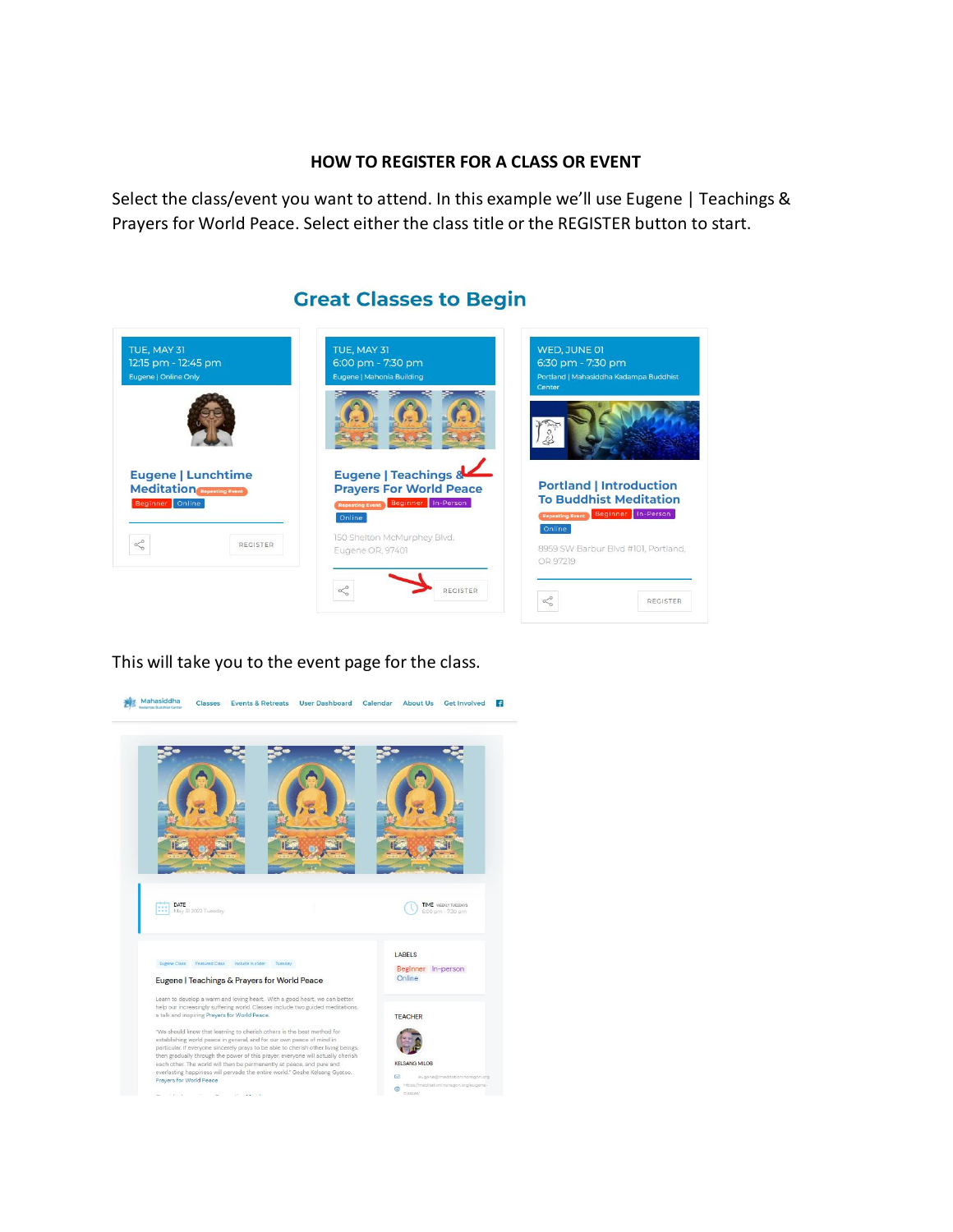Scroll down until you get to the BOOK EVENT form. In this example, one person is registering to attend all June classes.

- 1. Check all the June Dates
- 2. Enter 1 in the first box to purchase tickets for one person
- 3. Select NEXT to continue with registration

| Dates:<br>$2022 - 05 - 31$<br>2022-06-07<br>2022-06-14<br>2022-06-21<br>2022-06-28<br>In-Person \$10   Discounts Available<br>Enter the number of people planning to attend -- IN-PERSON ON<br>1<br>Available Tickets: 8<br>Online \$10.00   Discounts Available<br>Enter the number of people planning to attend -- ONLINE ONLY!<br>$\Omega$<br>Available Tickets: 100 | <b>BOOK EVENT</b> |  |
|-------------------------------------------------------------------------------------------------------------------------------------------------------------------------------------------------------------------------------------------------------------------------------------------------------------------------------------------------------------------------|-------------------|--|
|                                                                                                                                                                                                                                                                                                                                                                         |                   |  |
|                                                                                                                                                                                                                                                                                                                                                                         |                   |  |
|                                                                                                                                                                                                                                                                                                                                                                         |                   |  |
|                                                                                                                                                                                                                                                                                                                                                                         |                   |  |
|                                                                                                                                                                                                                                                                                                                                                                         |                   |  |

Notes:

- 1. if you want to purchase tickets for more than one person, enter the number of people you are purchasing tickets for in the box. For example, enter 2 to purchase tickets for yourself and one other person.
- 2. To purchase Online tickets instead of In-Person tickets, enter the number of persons you are purchasing tickets for in the second box and leave the first box empty.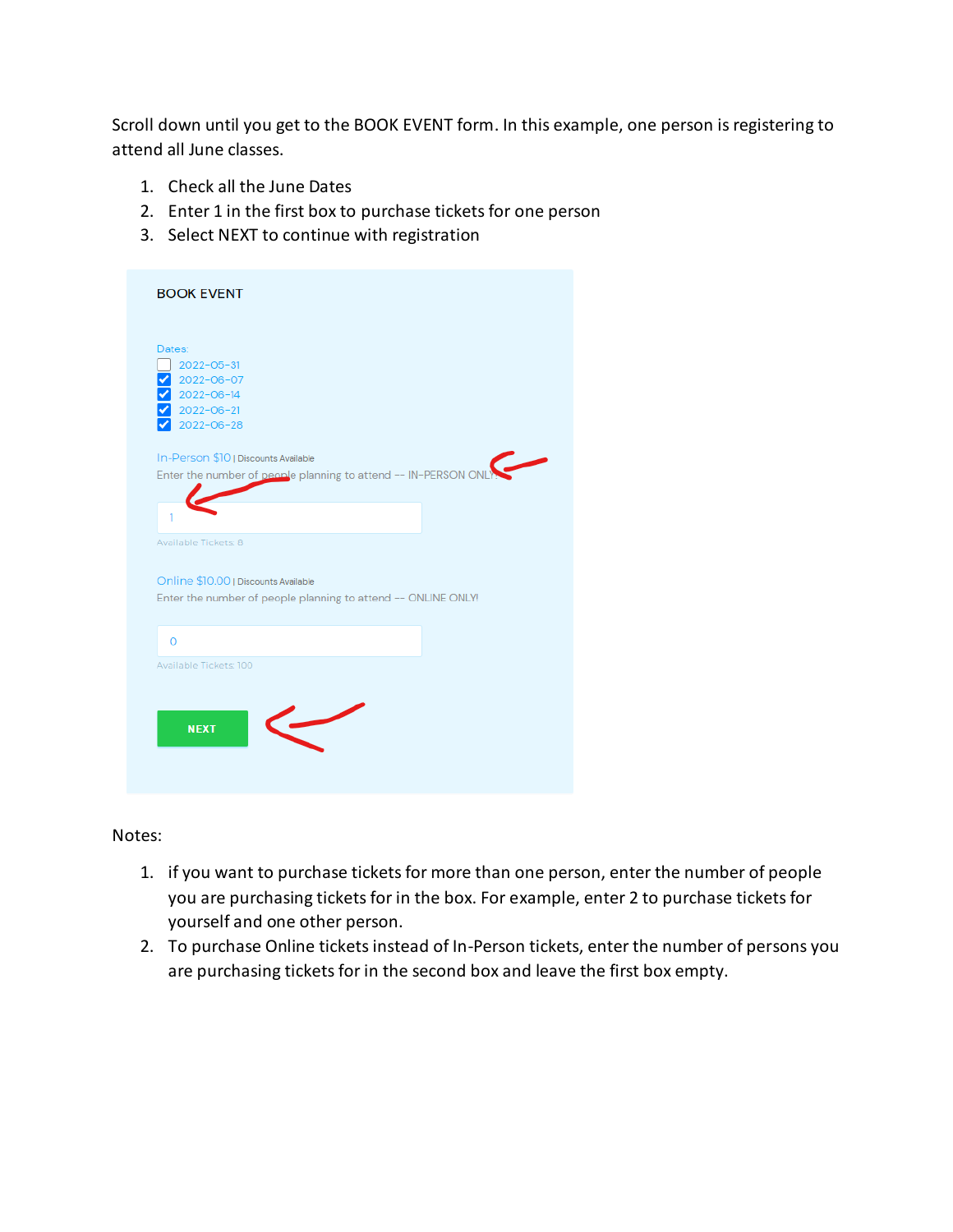This will take you to the ATTENDEE'S FORM

- 1. If one of the coupon options applies to you jot it down so you can use it in the next form. For example, if you are a student the Coupon name is Student. You'll need that in the next form to get the Student discount.
- 2. Check the box next to "I agree with Registration Agreements" To read the agreements, click on Registration Agreements and it will take you to that page.
- 3. Complete the Attendee details. Your registration confirmation with attendance information will be sent to the email address you provide so make sure it is correct.
- 4. Select NEXT to continue registration.

| Empowerments.                         | These classes depend on your generosity. Please apply coupons<br>appropriately in the next page. These discounts will NOT work for |                 |                       |
|---------------------------------------|------------------------------------------------------------------------------------------------------------------------------------|-----------------|-----------------------|
| <b>Attendee Status</b>                | <b>Coupon For</b>                                                                                                                  | <b>Discount</b> | Coupon                |
| <b>Student</b>                        | Everything except<br>Empowerments                                                                                                  | 50%             | Student               |
| Cannot afford full<br>price           | Everything except<br>Empowerments                                                                                                  | 50%             | <b>Discount</b>       |
| Mahasiddha Paid<br><b>Memberships</b> | Everything except<br><b>Empowerments</b>                                                                                           | Free            | Member                |
|                                       | * I agree with Registration Agreements<br>Attendee #1 details - In-Person \$10                                                     |                 | I Discounts Available |
|                                       |                                                                                                                                    |                 |                       |
| testperson@gmail.com                  |                                                                                                                                    | 固               |                       |
|                                       |                                                                                                                                    |                 |                       |
| Mary                                  |                                                                                                                                    |                 |                       |
| Email*<br>First Name*<br>Last Name*   |                                                                                                                                    |                 |                       |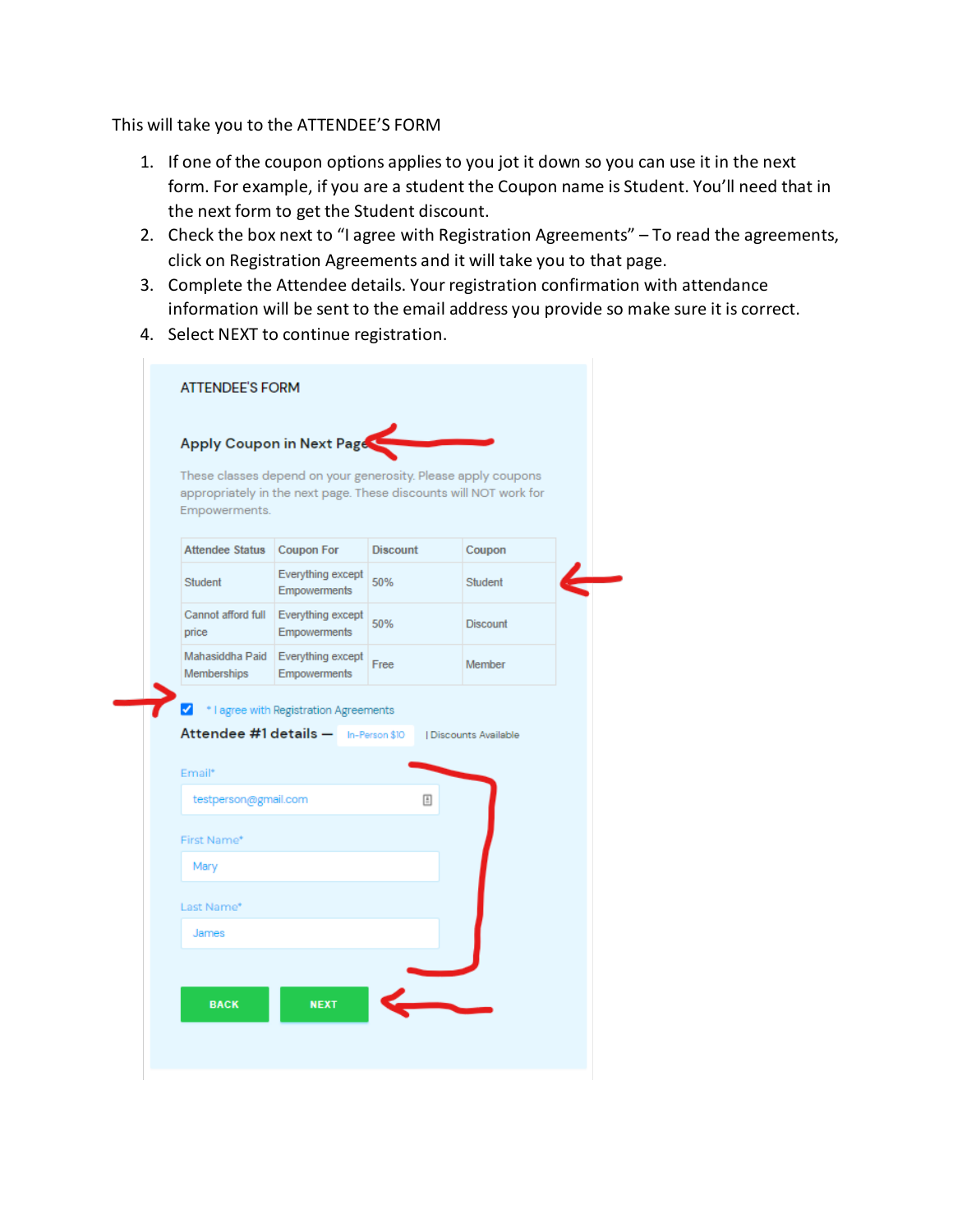This will take you to the CHECKOUT form which shows:

- 1. Ticket(s) Name is the type of ticket being purchased. In this case In-Person \$10.
- 2. Qty is the number of persons who may attend on the dates purchased
- 3. Price is the cost per date purchased
- 4.  $$40.00$  is the total cost (4 dates  $x $10$ )
- 5. If you are not applying a coupon, select PAY. How to apply a coupon is described next.

| Qty                                                                    | Price               |  |  |  |  |  |
|------------------------------------------------------------------------|---------------------|--|--|--|--|--|
| Τ.                                                                     | $10-10$             |  |  |  |  |  |
| \$40.00                                                                |                     |  |  |  |  |  |
|                                                                        | <b>APPLY COUPON</b> |  |  |  |  |  |
| PayPal Express<br>Pay through PayPal or use your credit or debit card. |                     |  |  |  |  |  |
| PAY                                                                    |                     |  |  |  |  |  |
|                                                                        |                     |  |  |  |  |  |
|                                                                        |                     |  |  |  |  |  |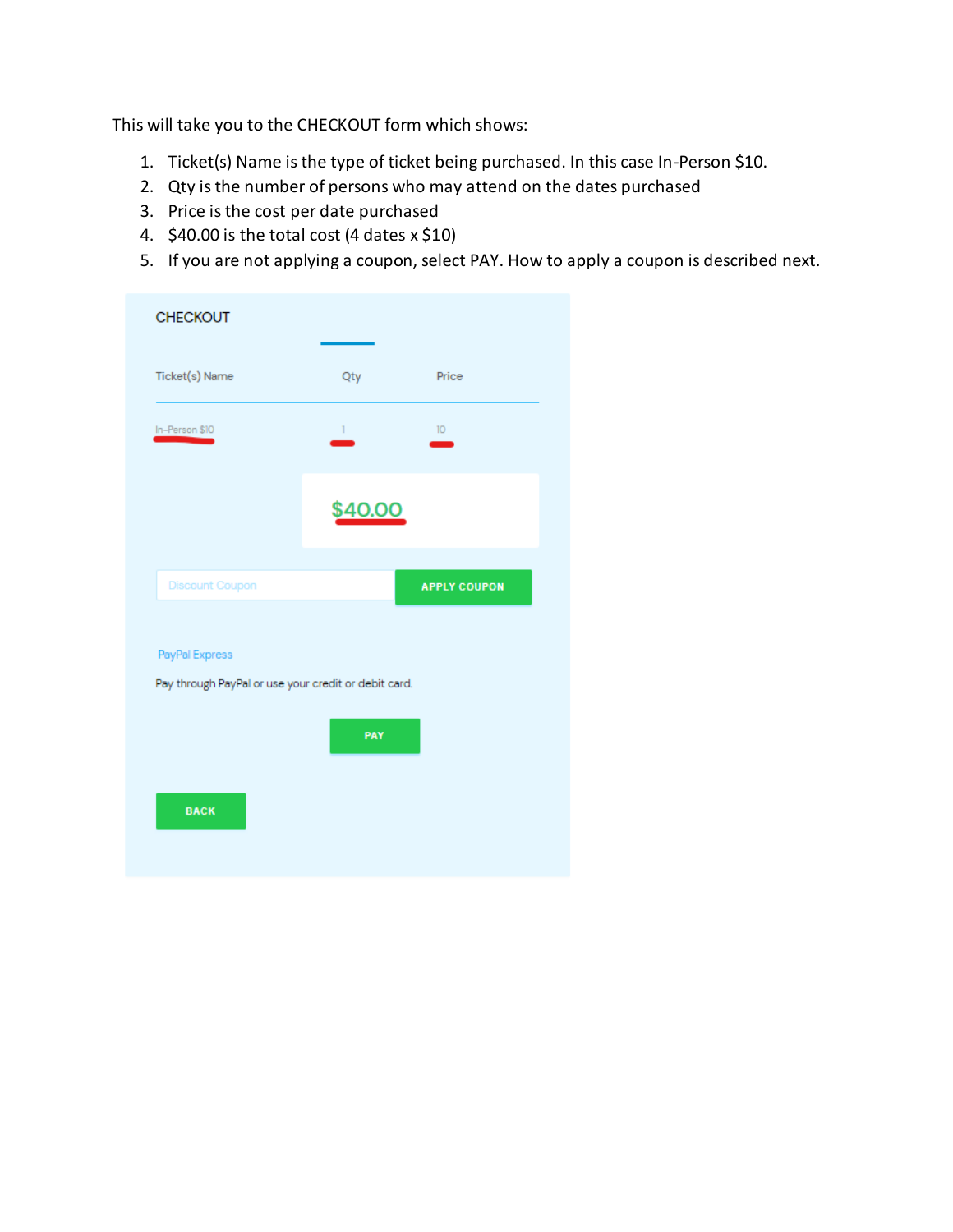To apply a coupon, enter it in the Discount Coupon box then click APPLY COUPON. In this example the person is a student and has applied the Student coupon:

- 1. Enter Student in the Discount Coupon box
- 2. Select APPLY COUPON
- 3. The total cost will be cut in half and change to \$20.00
- 4. Select PAY

| <b>CHECKOUT</b>                                      |         |                     |
|------------------------------------------------------|---------|---------------------|
| Ticket(s) Name                                       | Qty     | Price               |
| In-Person \$10                                       | Ĩ.      | 10 <sup>10</sup>    |
| Discount                                             |         | \$20.00             |
|                                                      | \$20.00 |                     |
| Student                                              |         | <b>APPLY COUPON</b> |
| Coupon valid and you get \$20.00 discount.           |         |                     |
| PayPal Express                                       |         |                     |
| Pay through PayPal or use your credit or debit card. |         |                     |
|                                                      | PAY     |                     |
| <b>BACK</b>                                          |         |                     |